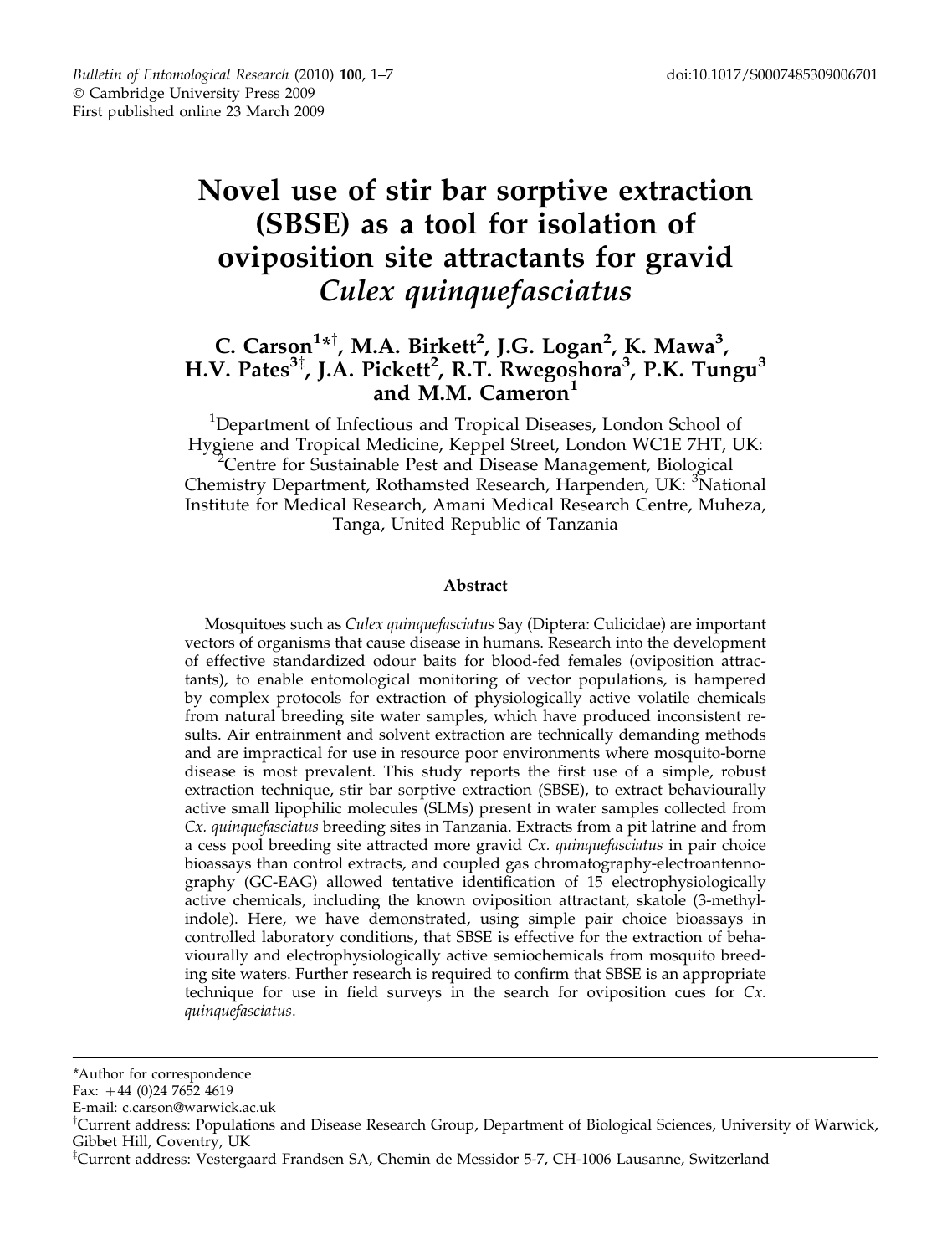Keywords: Culex quinquefasciatus, oviposition, SBSE, semiochemical, electroantennography

(Accepted 4 December 2008)

#### Introduction

The mosquito Culex quinquefasciatus Say has a widespread geographical distribution and is the vector of many pathogens (causing diseases such as lymphatic filariasis, Japanese encephalitis and West Nile fever) in both tropical and temperate regions (Sucharit et al., 1989; Godsey Jr et al., 2005; Rwegoshora et al., 2005). Gravid Cx. quinquefasciatus females lay clusters of eggs (egg rafts) on the surface of organically polluted standing water (Kirby & Spence, 1826; Subra, 1981; Becker *et al.*, 2003). Site selection for egg laying is influenced by an oviposition pheromone, (5R,6S)-6-acetoxy-5-hexadecanolide (Laurence & Pickett, 1985), produced by Culex egg rafts and by other semiochemicals (behaviour and development-modifying chemicals) released from fermenting organic material in the water (Kramer & Mulla, 1979; Millar et al., 1992). Sampling populations of Cx. quinquefasciatus involves the use of traps, which exploit this oviposition preference of Culex by releasing semiochemicals to mimic an oviposition site, and hence act as odour baits for the bloodfed gravid female (Surgeoner & Helson, 1978; Reiter, 1983, 1987; Ritchie, 1984). Natural infusions of organic material, such as grass or hay, with various modifications (Reiter, 1983; Ritchie, 1984; Reisen & Meyer, 1990; Barbosa et al., 2007; Muturi et al., 2007) are effective as odour baits; however, these formulations lack consistency in their chemical composition. Inherent variability in the organic constituents and the fermentation process means that the attractant properties of such odour baits may vary over time (Kramer & Mulla, 1979; Isoe et al., 1995a; Sant'ana et al., 2006), leading to inconsistent results in trapping surveys.

To remedy this problem, attempts have been made to develop protocols for the extraction and isolation of volatile semiochemicals from Culex breeding site waters, in order to develop an effective attractant or blend of attractants. Methods, such as air entrainment (Du & Millar, 1999) or solvent extraction (Millar et al., 1992), have been used to extract small lipophilic molecules (SLMs) from fermented Bermuda grass infusions. When applied to oviposition water, SLMs extracted in this way (such as 3-methylindole (skatole) and 4-methylphenol (p-cresol)) have been shown to function as semiochemicals by attracting significantly more egg laying from gravid females than plain water controls (Millar et al., 1992; Mordue et al., 1992; Beehler et al., 1994). However, whereas the oviposition pheromone is now sold commercially, despite extensive research there is still no commercially available standard odour bait based on a behaviourally active SLM to accompany or synergize pheromone activity. Future studies which aim to address this issue are hampered by the complexity and labour intensive nature of current extraction protocols for breeding site waters, particularly in resource poor environments where mosquito-borne diseases are most prevalent and laboratory facilities are often limited. It is, therefore, a current research priority to identify technically straightforward novel methods for extraction and isolation of potential oviposition attractants in breeding site waters in the field, to be used in the development of a standardized odour bait. A simple, robust analytical technique known as stir bar sorptive extraction (SBSE) has been developed for the collection of SLMs in aqueous media (Baltussen et al., 1999). SBSE has so far been used for purposes such as analysis of water quality (Serodio & Nogueira, 2005) and clinical samples (e.g. human urine (Kawaguchi et al., 2004)). The technique involves a magnetized bar  $('Twister<sup>TM'</sup>)$ ; GERSTEL, Anatune, UK), which is coated in polydimethylsiloxane polymer. The stir-bar removes SLMs from a liquid and traps ('sorbs') them temporarily within its matrix for later extraction, either by thermal desorption or by a simple elution step using a high purity solvent such as diethyl ether. Thus, the purpose of the present study was to test the effectiveness of the SBSE technique as a tool for the extraction of putative volatile oviposition semiochemicals from mosquito breeding site water, specifically for Cx. quinquefasciatus in Tanzania, East Africa, for subsequent characterization by GC-EAG and GC-MS.

# Materials and methods

#### Ethical approval

Ethical approval for field work in Tanzania was granted by the Research Ethics Committee at the London School of Hygiene and Tropical Medicine and the National Institute of Medical Research (NIMR), Tanzania.

# Survey and identification of breeding sites in Tanzania

Field work was conducted at Amani Medical Research Centre, Muheza, Tanzania, E. Africa (5°10'S, 38°46'E) during June–August 2006. A preliminary survey was conducted in and around Muheza to locate aquatic breeding sites for Cx. quinquefasciatus, confirmed by dipping and identification of larvae and adult specimens. The sites chosen for the study were a domestic pit latrine in Muheza town, and a cess pool at Teule hospital (hereafter referred to in the text as Teule).

#### Stir bar sorptive extraction of breeding site water

Samples of breeding site water were sieved through 0.5 mm mesh to remove organic debris; 250 ml (a volume selected based on previous unpublished work by two of the present authors (M.A.B & J.G.L.)) was placed in a 300 ml Pyrex beaker and was subjected to extraction using a 20 mm stir-bar for three hours, using a magnetic stirrer set at 1100 rpm to produce a strong vortex in the liquid.

After extraction, the stir-bar was washed briefly in deionized water, patted dry on absorbent paper and placed into a glass Pasteur pipette. Redistilled HPLC grade diethyl ether  $(750 \,\mu\text{I})$  at room temperature was run through the pipette to elute SLMs from the polymer matrix. The SBSE procedure was performed six times with a fresh 250 ml aliquot of water on each occasion, to generate sufficient volume of sample to conduct subsequent analysis. All six extracts were pooled and re-aliquoted into separate 1 ml glass vials with polytetrafluorethylene (PTFE) seals for storage at  $-20^{\circ}$ C until required. Evaporation of diethyl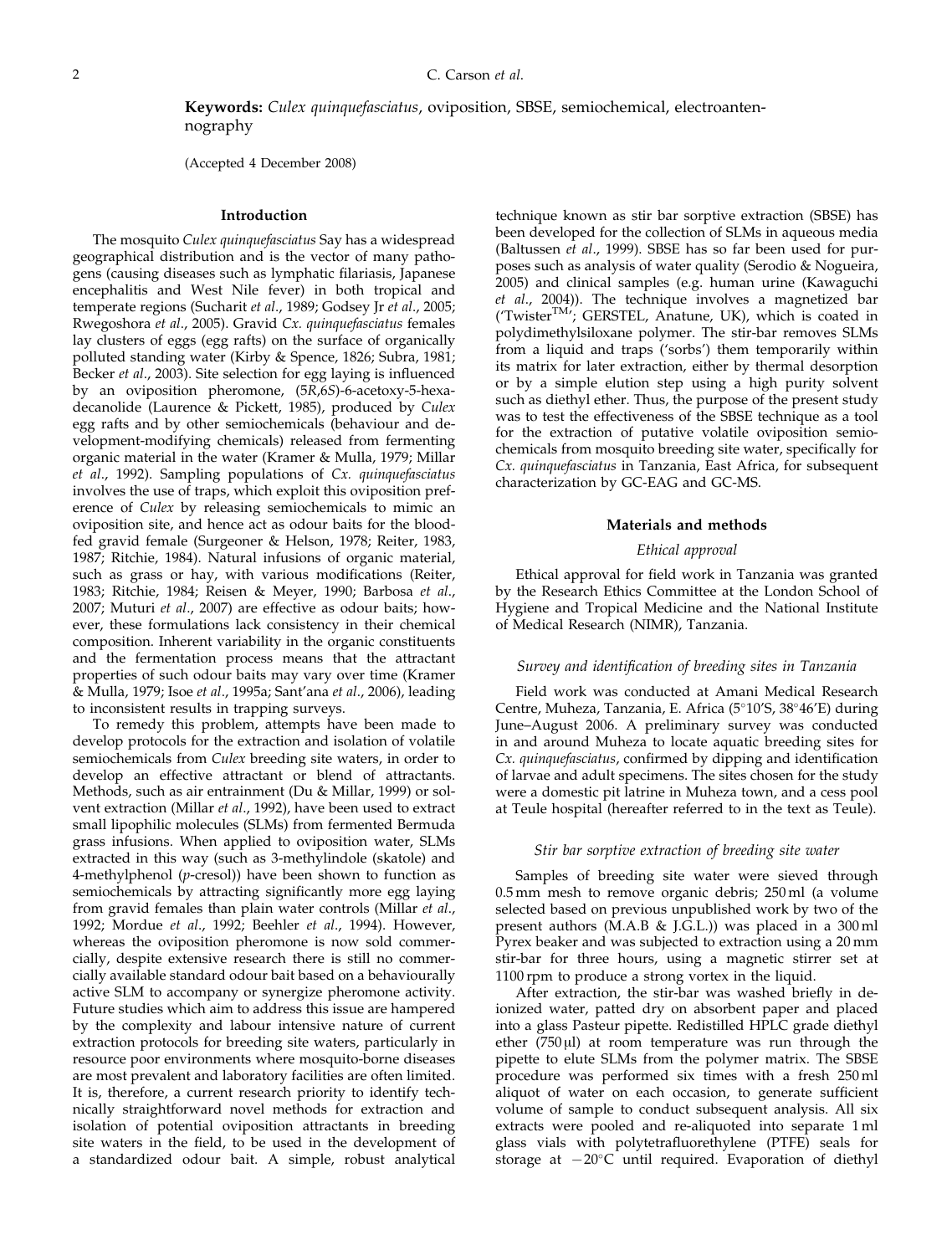ether that occurred during the pooling procedure reduced the total volume of the samples by around one third, leaving 3000 µl extract from  $6 \times 250$  ml water. Thus, 200 µl of the final ether extract contained the volatiles extracted from approximately 100 ml breeding site water.

# Bioassays of oviposition activity in response to natural breeding site water

These experiments aimed to determine whether caged gravid females of Cx. quinquefasciatus displayed an oviposition preference for natural breeding site water in comparison with clean dechlorinated tap water. Seventy-two hours prior to bioassays, female mosquitoes (3–7 days old) were provided with a bloodmeal using a live laboratory rabbit. Pair choice bioassays were conducted in nylon mesh cages of dimensions  $50 \times 50 \times 30$  cm<sup>3</sup>, using standard procedures (Laurence & Pickett, 1985). Clean plastic tubs (15 cm Ø, 250 ml capacity) were placed side by side, two in each cage, 20 cm apart. The 'test' tub was filled with 100 ml breeding site water. The 'control' tub was filled with 100 ml clean dechlorinated tap water. The position of test and control tubs was alternated between replicates to control for position effects. Bioassays on pit latrine water were conducted using the MASIMBANI laboratory strain of Cx. quinquefasciatus, maintained in the insectary at Amani Medical Research Centre. Bioassays on Teule water were conducted using Cx. quinquefasciatus adult females which originated from this site; pupae had been collected from Teule hospital cess pool by dipping and reared to adult for use in bioassays. All mosquitoes were maintained at 26°C ( $\pm$ 1°C) and 80% RH in a 12:12h day: night cycle. Each bioassay was run from  $18:00h$  until  $08:00h$ , and results were recorded by counting the number of egg rafts deposited in test and control tubs. Six replicate tests were performed per bioassay, each using 50 gravid female mosquitoes. Previously untested mosquitoes were used for each replicate.

#### Bioassays of oviposition activity in response to SBSE extracts

These experiments, aimed to determine whether caged gravid females of Cx. quinquefasciatus, displayed a preference for oviposition in water-filled tubs baited with SBSE extracts of breeding site water in HPLC diethyl ether, in comparison with those baited with HPLC diethyl ether only. Bioassays were conducted using 200 µl of SBSE extract, equivalent to 100 ml breeding site water. The extract was pipetted onto a glass microscope coverslip using a capillary tube. The coverslip was floated with the extract uppermost, in a clean oviposition tub filled with 100 ml of dechlorinated tap water, supported by the surface tension of the water. The control was a coverslip treated with 200 µl diethyl ether and floated on 100 ml dechlorinated tap water. All other bioassay conditions were as described above.

#### Analysis of SBSE extracts by coupled gas chromatography – electroantennography (GC-EAG)

Extracts were transported to Rothamsted Research (Harpenden, UK) in 1 ml glass vials with PTFE seals. On arrival, samples were concentrated  $(x5)$  by evaporation of diethyl ether under a gentle stream of nitrogen. To locate electrophysiologically-active compounds within the pit latrine extract, coupled GC-EAG was used as described in

previous research (Logan et al., 2008). Briefly, individual gravid females of Cx. quinquefasciatus MUHEZA (blood fed 72 h previously, from a colony maintained at LSHTM since 1985) were cooled on ice for 30 s before removing the head and the tips of both antennae for insertion of indifferent and recording electrodes, respectively. Preparations were held in a continuous, humidified and charcoal-filtered air stream. EAG-active compounds were located by replicating the GC-EAG experiments  $(n=6)$  and consistent responses were recorded. An HP 6890 GC was coupled to the electrophysiology set-up to separate components of extracts on a polydimethylsiloxane (HP1) column. Details of oven temperature setup were as described previously.

#### Gas chromatography (GC) and coupled gas chromatography-mass spectrometry (GC-MS)

To quantify the EAG-active compounds located within the pit latrine extract, an HP 6890 GC fitted with a non-polar polydimethylsiloxane (HP1) cross-linked capillary column and a polar DB-WAX column was used. For tentative identification of EAG-active compounds, an HP 6890 GC fitted with an HP1 column was coupled to a VG Autospec double-focusing magnetic sector mass spectrometer (Fisons Instruments, Manchester, UK) equipped with an integrated data system (MassLynx V. 4.0). Setup and experimental procedures using this equipment were performed as described by Logan et al. (2008). Compounds were tentatively identified by comparison of mass spectra with those found in the NIST Standard Reference Database (Linstrom & Mallard, 2007). The identity of EAG-active compounds located in the pit latrine sample was confirmed by peak enhancement on GC using authentic samples of chemicals purchased from a commercial supplier (Sigma-Aldrich, Gillingham, UK).

#### Statistical analysis

Data from egg raft counts were  $log_e(n+1)$  transformed before analysis by paired t-tests. All statistical analysis was performed using STATA v9.0 (Statacorp, USA).

#### Results and discussion

#### Results of bioassays

The mean percentage of total egg rafts in test and control oviposition tubs from each bioassay are displayed in fig. 1. Gravid Cx. quinquefasciatus MASIMBANI laid more egg rafts in pit latrine water than in dechlorinated tap water  $(t = 8.38)$ ;  $P < 0.001$ ;  $n = 6$ ), and gravid Teule Cx. quinquefasciatus mosquitoes laid more egg rafts in Teule water than in dechlorinated tap water  $(t = 57.60; P < 0.001; n = 6)$ . Tubs filled with dechlorinated water baited with SBSE pit latrine extract had more egg rafts than water-filled tubs baited with diethyl ether control ( $t = 10.81$ ;  $P < 0.001$ ;  $n = 6$ ), and Teule mosquitoes responded to Teule SBSE extract by laying higher numbers of egg rafts in comparison with the diethyl ether control ( $t = 10.19$ ;  $P < 0.001$ ;  $n = 6$ ). These results show that SBSE extracts from Teule hospital cess pool and from the pit latrine site are more attractive to gravid Cx. quinquefasciatus than diethyl ether controls. The positive effect of these extracts demonstrates that SBSE is effective for extraction of behaviourally active oviposition semiochemicals from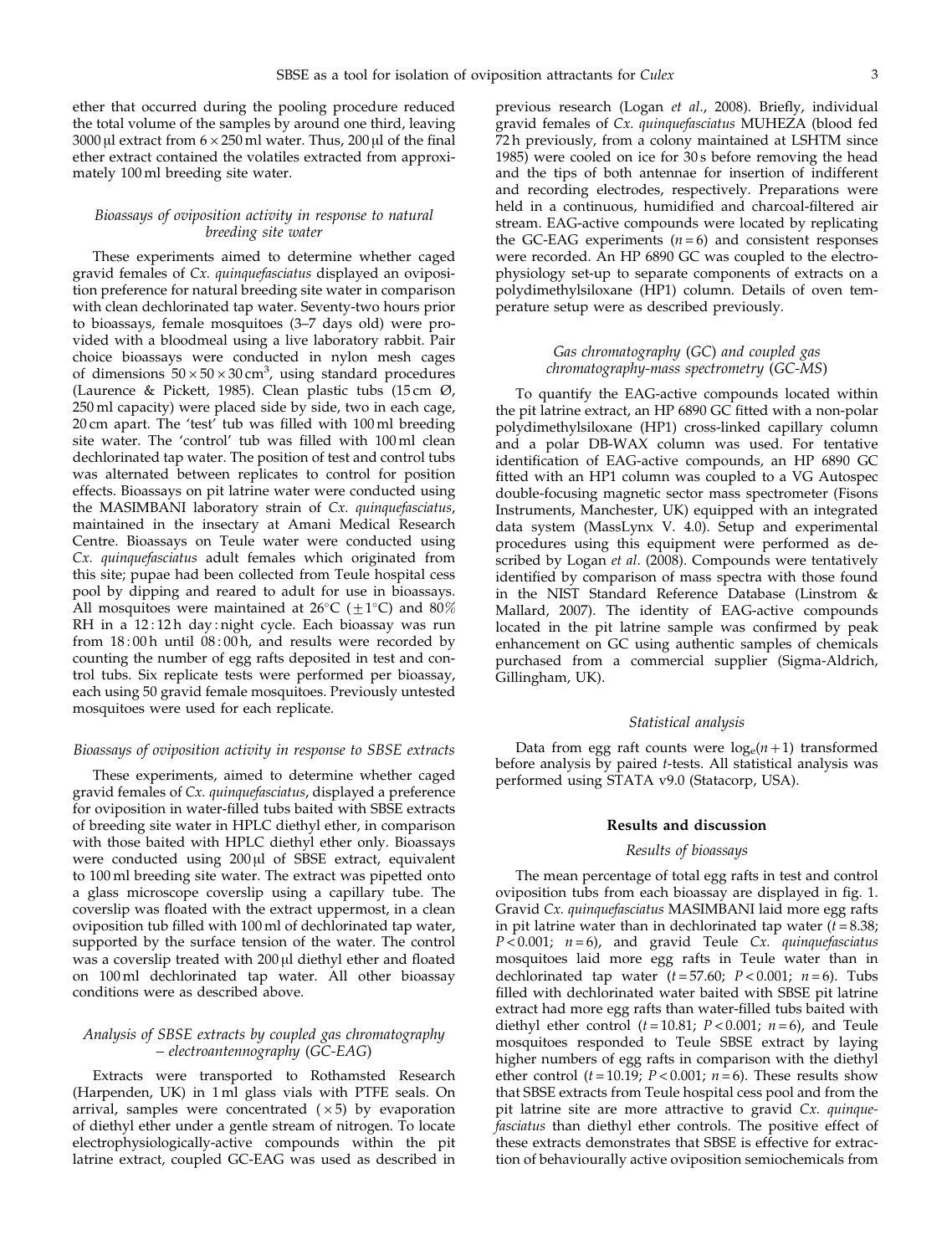Fig. 1. Mean percentage of total egg rafts (with 95% confidence interval) in test and control tubs in bioassays of natural breeding site water and SBSE extracts from pit latrine and Teule hospital cess pool versus dechlorinated tap water controls (either with or without HPLC ether, as appropriate). 1, Pit latrine water vs. clean dechlorinated water; 2, Teule water vs. clean dechlorinated water; 3, Pit latrine extract in HPLC ether on clean dechlorinated water vs. control HPLC ether on clean dechlorinated water; 4, Teule extract in HPLC ether on clean dechlorinated water vs. control HPLC ether on clean dechlorinated water  $(\blacksquare)$ , test tub; □, control tub; \*\*\*,  $P < 0.001$ ).

mosquito breeding site water. To our knowledge, this study is the first to demonstrate successfully the use of SBSE for this purpose.

### Results of analysis of breeding site water SBSE extracts by GC-EAG and GC-MS

Coupled GC-EAG analysis located 15 compounds in the behaviourally active pit latrine SBSE extract which elicited EAG activity via the olfactory receptor neurones of gravid female Cx. quinquefasciatus. A GC-EAG trace for the pit latrine SBSE extract is shown in fig. 2. Identification of these compounds by coupled GC-MS and calculated levels present in the original breeding site waters are shown in table 1. Six of the chemicals detected in SBSE extracts were also present in the control HPLC diethyl ether sample (3-phenylbutan-2 ol, butyl methyl ether, heptane, 1,2-dimethylcyclopentane and two unidentified chemicals with R.I values of 890 and 801, respectively) and were considered likely to be contaminants. The identity of seven of the latrine-specific EAG-active compounds shown in table 1 was confirmed by GC peak enhancement using authentic samples of chemicals.

Successful extraction and subsequent GC-EAG/GC-MS identification of the known oviposition attractant 3-methylindole (skatole) (Millar et al., 1992; Mordue et al., 1992; Beehler et al., 1994), an expected component of faecally contaminated waters such as those collected, provided a biologically plausible basis for attractant properties of these extracts in pair choice bioassays. The amount of skatole present in the behaviourally active pit latrine and Teule SBSE extracts corresponded to a concentration of  $0.00458 \mu g l^{-1}$  and  $0.01602 \,\mathrm{\upmu}\mathrm{g}\,\mathrm{l}^{-1}$ , respectively, in the original breeding site

water. These levels are much higher than the skatole concentration of  $10^{-4}$ – $10^{-5}$ µg $1^{-1}$ , which was reported in previous research to elicit maximal oviposition activity (Blackwell et al., 1993; Olagbemiro et al., 2004), but much lower than that which was reported to cause a repellent effect  $(10 \mu g 1^{-1})$  (Millar et al., 1994). Interestingly, the oviposition pheromone (5R,6S)-6-acetoxy-5-hexadecanolide was not detected in GC-MS analysis of extracts, which may indicate either that it was not present in water samples (perhaps since it evaporates directly into the atmosphere from the apical droplet of the egg) or that it was not extracted with other SLMs in the breeding site water by the SBSE procedure, a possibility that warrants further research. Loss of highly volatile fractions, by evaporation during processing of extracts or whilst performing concentration under nitrogen, is also possible. Other compounds detected in SBSE extracts were not of natural origin and may represent man-made contaminants, for example 1,3,5 trimethylbenzene, which is a product of petroleum contamination. In a previous study, a range of benzene derivatives were isolated from headspace odours of worn stockings, which were attractive to hostseeking females of Anopheles gambiae (Qiu, 2005). However, this class of synthetic chemicals may have been released from the nylon material itself, rather than forming a component of host odour. Phthalates could possibly originate from plasticizers used with PVC, whereas 1-methylnaphthalene can be derived from fossil fuels, such as petroleum and coal, or by pyrolysis of botanical material. The sources of these unexpected components of pit latrine and Teule cess pool extracts are unknown; for future research utilizing the SBSE procedure, it is important to distinguish between contaminants present in the original field breeding site water sample (e.g. due to disposal of automotive oil, cooking fuel (kerosene) or partially combusted organic matter thrown into latrines) and those present due to the sampling methodology (e.g. contaminants in ether or use of plastic receptacles for water collection). Such distinction is necessary because gravid mosquitoes may have adapted their oviposition behaviour to respond to non-natural cues in contaminated breeding site water through conditioning during their immature stages (McCall & Eaton, 2001). Thus, the search for oviposition attractants for Cx. quinquefasciatus should not necessarily be restricted to substances of natural origin.

Although this study represents an important step towards validation of a technique for the future isolation of attractants for use as gravid trap odour baits, it is necessary to be cautious in the interpretation of findings based on egg raft counting in laboratory pair choice bioassays. This methodology has been widely used to investigate the attractant properties of different chemicals for gravid female mosquitoes, but some investigators have questioned its validity (Isoe et al., 1995b; Du & Millar, 1999). A behaviourally active semiochemical may function as an attractant (which induces gravid females to make oriented movements towards its source), an arrestant (which induces turning or hovering in the vicinity) or an oviposition stimulant (which promotes the act of oviposition) (Dethier et al., 1960). Bioassays which use counting of egg rafts as a measure of 'attractiveness' of an oviposition site are measuring the summation of all of the above effects. It, therefore, is not possible to state whether the SBSE extracts in this study functioned as long range attractants, short range oviposition stimulants or a combination of the two. The results of simple pair

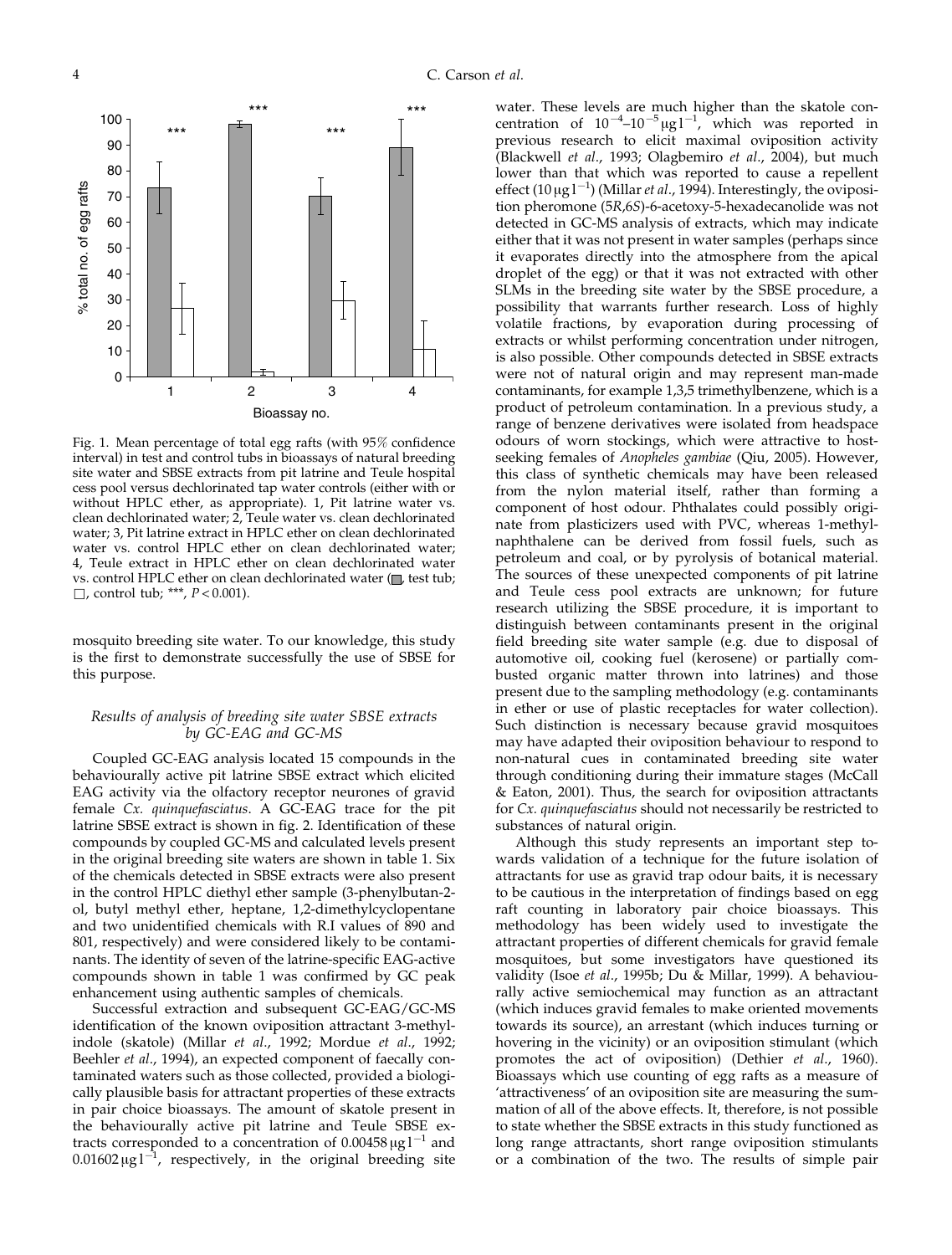

Fig. 2. Results of coupled GC-EAG on pit latrine SBSE extract. The upper trace corresponds to the FID detector on the GC. The lower trace corresponds to the antennal response of the insect preparation. Numbered peaks correspond to the compounds listed in table 1.

Table 1. Identification of electrophysiologically active fractions of SBSE extracts.

| Peak<br>no. | Identification by GC-MS                                                          | $RI$ value <sup>1</sup> | Amount in original water sample (ng $1^{-1}$ ) |             |          |
|-------------|----------------------------------------------------------------------------------|-------------------------|------------------------------------------------|-------------|----------|
|             |                                                                                  |                         | Control                                        | Pit latrine | Teule    |
|             | 1,2-Dimethylcyclopentane <sup>3</sup>                                            |                         | 45.50                                          | 44.20       | 45.00    |
|             | Heptane <sup>3</sup>                                                             | 703                     | 32.10                                          | 44.80       | 2.96     |
| 3           | No i.d.                                                                          | 801                     | 60.94                                          | 0.03        | 0.07     |
| 4           | Butyl methyl ether <sup>3</sup>                                                  | 807                     | 6094.40                                        | 8858.78     | 12680.46 |
| 5           | Ethylbenzene <sup>4</sup>                                                        | 851                     | 0                                              | 4.58        | 2.69     |
| 6           | 3-Phenylbutan-2-ol <sup>3</sup>                                                  | 880                     | 2.44                                           | 15.56       | 13.49    |
|             | No i.d.                                                                          | 890                     | 32.72                                          | 434.85      | 63.39    |
| 8           | $1,3,5$ -Trimethylbenzene <sup>4</sup>                                           | 1018                    |                                                | 35.58       | 27.41    |
| 9           | No i.d.                                                                          | 1226                    |                                                | 5.89        | 0        |
| 10          | 1-Methylnaphthalene <sup>4</sup>                                                 | 1288                    |                                                | 8.14        | 4.70     |
| 11          | 3-Methylindole <sup>4</sup>                                                      | 1377                    |                                                | 4.58        | 16.02    |
| 12          | No i.d. (m/z 180, 180, 205, 220) <sup>2</sup>                                    | 1468                    |                                                | 4.10        |          |
| 13          | 2,2,4-Trimethyl-3-carboxyisopropylpentanoic<br>acid, isobutyl ester <sup>4</sup> | 1589                    | 0                                              | 1.17        | 0        |
| 14          | Anthracene <sup>4</sup>                                                          | 1764                    |                                                | 3.83        | 25.77    |
| 15          | Dioctyl phthalate <sup>4</sup>                                                   | 1884                    |                                                | 24.67       | 20.69    |

 $1$  Retention index (RI), calculated by comparison of retention times for sample fractions with n-alkanes of known molecular weight coinjected with the sample.

 $\frac{2}{3}$  m/z = mass (m) to charge (z) ratio measurement of ions in unidentified compound.<br>  $\frac{3}{4}$  identification confirmed by GC peak enhancement.

choice bioassays as used in this preliminary study require confirmation in future work, which should examine the effects of SBSE extracts on these behavioural responses in isolation, using techniques such as sticky screen bioassays (Isoe et al., 1995b) and wind tunnel olfactometer trials (Pile et al., 1991).

In conclusion, the SBSE technique used in this study demonstrates for the first time an effective and technically straightforward method for extraction of behaviourally active volatile fractions from Cx. quinquefasciatus breeding site water and shows the practical feasibility of field collection of extracts for transportation and later analysis at a central laboratory facility. SBSE stir-bars will contribute to the future development of odour baits for gravid Cx. quinquefasciatus and other mosquito species, particularly in resource-poor environments where this simple and robust field technique has significant benefits over existing methods for extraction and isolation of volatile semiochemicals.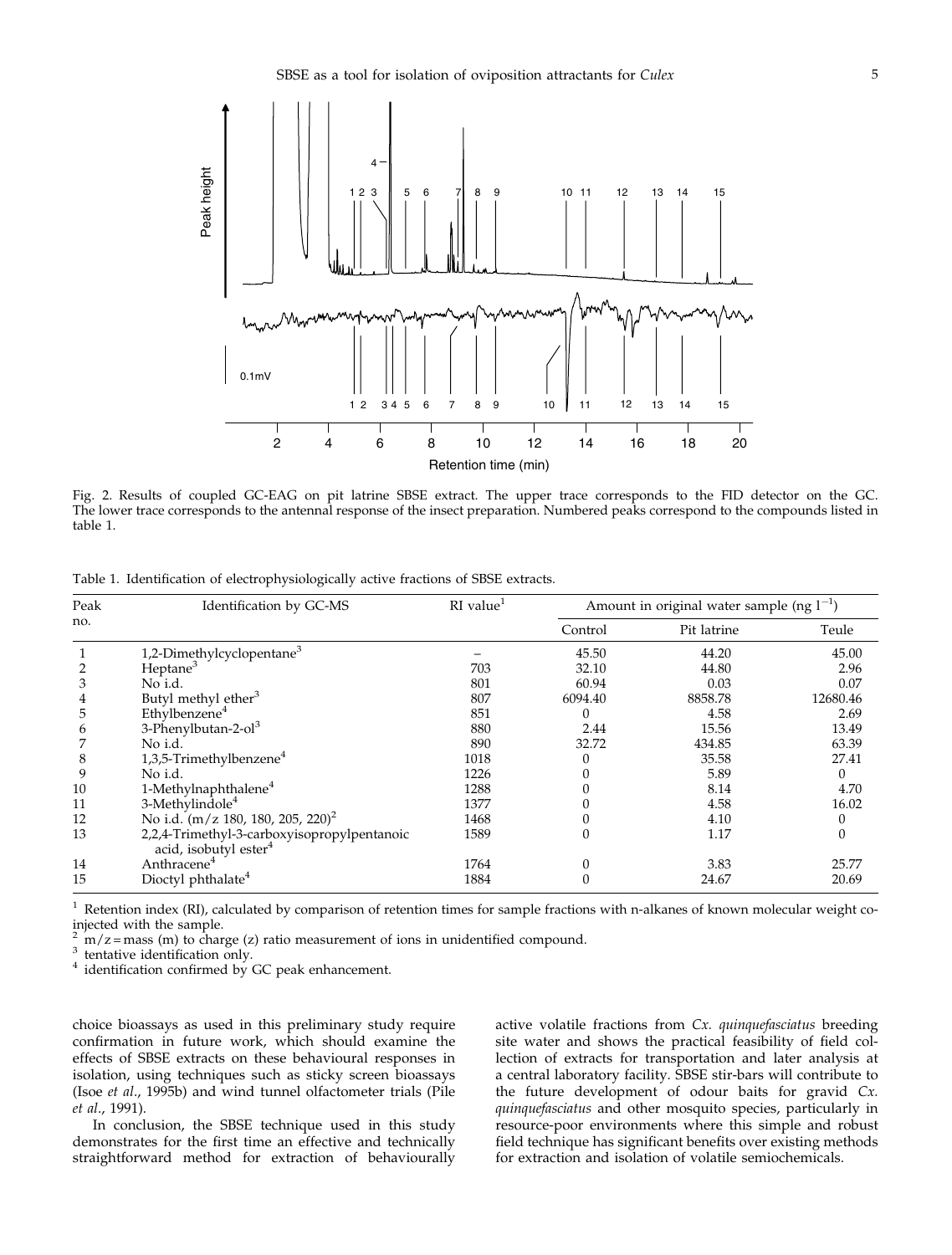#### Acknowledgements

We thank Shahida Begum at LSHTM for providing mosquitoes used in GC-EAG work. Rothamsted Research receives grant-aided support from the Biotechnology and Biological Sciences Research Council (BBSRC) of the United Kingdom. This paper was published with permission of the Director General, National Institute for Medical Research. This paper is dedicated to the memory of Dr R.T. Rwegoshora, whose untimely death was a tragedy to his family and to those who knew him personally, and a great loss to the field of tropical entomology as a whole.

### References

- Baltussen, E., Sandra, P., David, F. & Cramers, C. (1999) Stir bar sorptive extraction (SBSE), a novel extraction technique for aqueous samples: Theory and principles. Journal of Microcolumn Separations 11, 737–747.
- Barbosa, R.M.R., Souto, A., Eiras, A.E. & Regis, L. (2007) Laboratory and field evaluation of an oviposition trap for Culex quinquefasciatus (Diptera: Culicidae). Memorias do Instituto Oswaldo Cruz 102, 523–529.
- Becker, N., Boase, C., Dahl, C., Kaiser, A., Lane, J., Petric, D. & Zgomba, M. (2003) Mosquitoes and Their Control. 518 pp. New York, Kluwer Academic/Plenum Publishers.
- Beehler, J.W., Millar, J.G. & Mulla, M.S. (1994) Field evaluation of synthetic compounds mediating oviposition in Culex mosquitos (Diptera: Culicidae). Journal of Chemical Ecology 20, 281–291.
- Blackwell, A., Mordue, A.J., Hansson, B.S., Wadhams, L.J. & Pickett, J.A. (1993) A behavioural and electrophysiological study of oviposition cues for Culex quinquefasciatus. Physiological Entomology 18, 343–348.
- Dethier, V.G., Browne, L.B. & Smith, C.N. (1960) The designation of chemicals in terms of the responses they elicit from insects. Journal of Economic Entomology 53, 134– 136.
- Du, Y.J. & Millar, J.G. (1999) Electroantennogram and oviposition bioassay responses of Culex quinquefasciatus and Culex tarsalis (Diptera: Culicidae) to chemicals in odors from Bermuda grass infusions. Journal of Medical Entomology 36, 158–166.
- Godsey Jr, M.S., Nasci, R., Savage, H.M., Aspen, S., King, R., Powers, A.M., Burkhalter, K., Colton, L., Charnetzky, D., Lasater, S., Taylor, V. & Palmisano, C.T. (2005) West Nile virus-infected mosquitoes, Louisiana, 2002. Emerging Infectious Disease 11, 1399–1404.
- Isoe, J., Beehler, J.W., Millar, J.G. & Mulla, M.S. (1995a) Oviposition responses of Culex tarsalis and Culex quinquefasciatus to aged Bermuda grass infusions. Journal of the American Mosquito Control Association 11, 39–44.
- Isoe, J., Millar, J.G. & Beehler, J.W. (1995b) Bioassays for Culex (Diptera: Culicidae) mosquito oviposition attractants and stimulants. Journal of Medical Entomology 32, 475–483.
- Kawaguchi, M., Inoue, K., Sakui, N., Ito, R., Izumi, S., Makino, T., Okanouchi, N. & Nakazawa, H. (2004) Stir bar sorptive extraction and thermal desorption-gas chromatographymass spectrometry for the measurement of 4-nonylphenol and 4-tert-octylphenol in human biological samples. Journal of Chromatography B-Analytical Technologies in the Biomedical and Life Sciences 799, 119–125.
- Kirby, W. & Spence, W. (1826) An Introduction to Entomology. 607 pp. London, Longman, Rees, Orme, Brown, and Green.
- Kramer, W.L. & Mulla, M.S. (1979) Oviposition attractants and repellents of mosquitos – Oviposition responses of Culex (Diptera: Culicidae) mosquitos to organic infusions. Environmental Entomology 8, 1111–1117.
- Laurence, B.R. & Pickett, J.A. (1985) An oviposition attractant pheromone in Culex quinquefasciatus Say (Diptera: Culicidae). Bulletin of Entomological Research 75, 283–290.
- Linstrom, P.J. & Mallard, W.G. (Eds) (2007) NIST Chemistry WebBook, NIST Standard Reference Database Number 69, National Institute of Standards and Technology, Gaithersburg MD, http://webbook.nist.gov (accessed 20 October 2007).
- Logan, J.G., Birkett, M.A., Clark, S.J., Powers, S., Seal, N.J., Wadhams, L.J., Mordue Luntz, A.J. & Pickett, J.A. (2008) Identification of human-derived volatile chemicals that interfere with attraction of Aedes aegypti mosquitoes. Journal of Chemical Ecology 34, 308-322.
- McCall, P.J. & Eaton, G. (2001) Olfactory memory in the mosquito Culex quinquefasciatus. Medical and Veterinary Entomology 15, 197–203.
- Millar, J.G., Chaney, J.D. & Mulla, M.S. (1992) Identification of oviposition attractants for Culex quinquefasciatus from fermented Bermuda grass Infusions. Journal of the American Mosquito Control Association 8, 11–17.
- Millar, J.G., Chaney, J.D., Beehler, J.W. & Mulla, M.S. (1994) Interaction of the Culex quinquefasciatus egg raft pheromone with a natural chemical associated with oviposition sites. Journal of the American Mosquito Control Association 10, 374– 379.
- Mordue, A.J., Blackwell, A., Hansson, B.S., Wadhams, L.J. & Pickett, J.A. (1992) Behavioral and electrophysiological evaluation of oviposition attractants for Culex quinquefasciatus Say (Diptera: Culicidae). Experientia 48, 1109–1111.
- Muturi, E.J., Mwangangi, J., Shililu, J., Muriu, S., Jacob, B., Mbogo, C.M., John, G. & Novak, R. (2007) Evaluation of four sampling techniques for surveillance of Culex quinquefasciatus (Diptera: Culicidae) and other mosquitoes in African rice agroecosystems. Journal of Medical Entomology 44, 503–508.
- Olagbemiro, T.O., Birkett, M.A., Mordue, A.J. & Pickett, J.A. (2004) Laboratory and field responses of the mosquito, Culex quinquefasciatus, to plant-derived Culex spp. oviposition pheromone and the oviposition cue skatole. Journal of Chemical Ecology 30, 965–976.
- Pile, M.M., Simmonds, M.S.J. & Blaney, W.M. (1991) Odormediated upwind flight of Culex quinquefasciatus mosquitos elicited by a synthetic attractant. Physiological Entomology 16, 77–85.
- Qiu, Y.T. (2005) Sensory and behavioural responses of the malaria mosquito Anopheles gambiae to human odours. PhD thesis, Wageningen University, The Netherlands.
- Reisen, W.K. & Meyer, R.P. (1990) Attractiveness of selected oviposition substrates for gravid Culex tarsalis and Culex quinquefasciatus in California. Journal of the American Mosquito Control Association 6, 244–250.
- Reiter, P. (1983) A portable, battery-powered trap for collecting gravid Culex Mosquitos. Mosquito News 43, 496– 498.
- Reiter, P. (1987) A revised version of the CDC gravid mosquito trap. Journal of the American Mosquito Control Association 3, 325–327.
- Ritchie, S.A. (1984) Hay infusion and isopropyl alcohol-baited CDC light trap – a simple, effective trap for gravid Culex mosquitos. Mosquito News 44, 404–407.